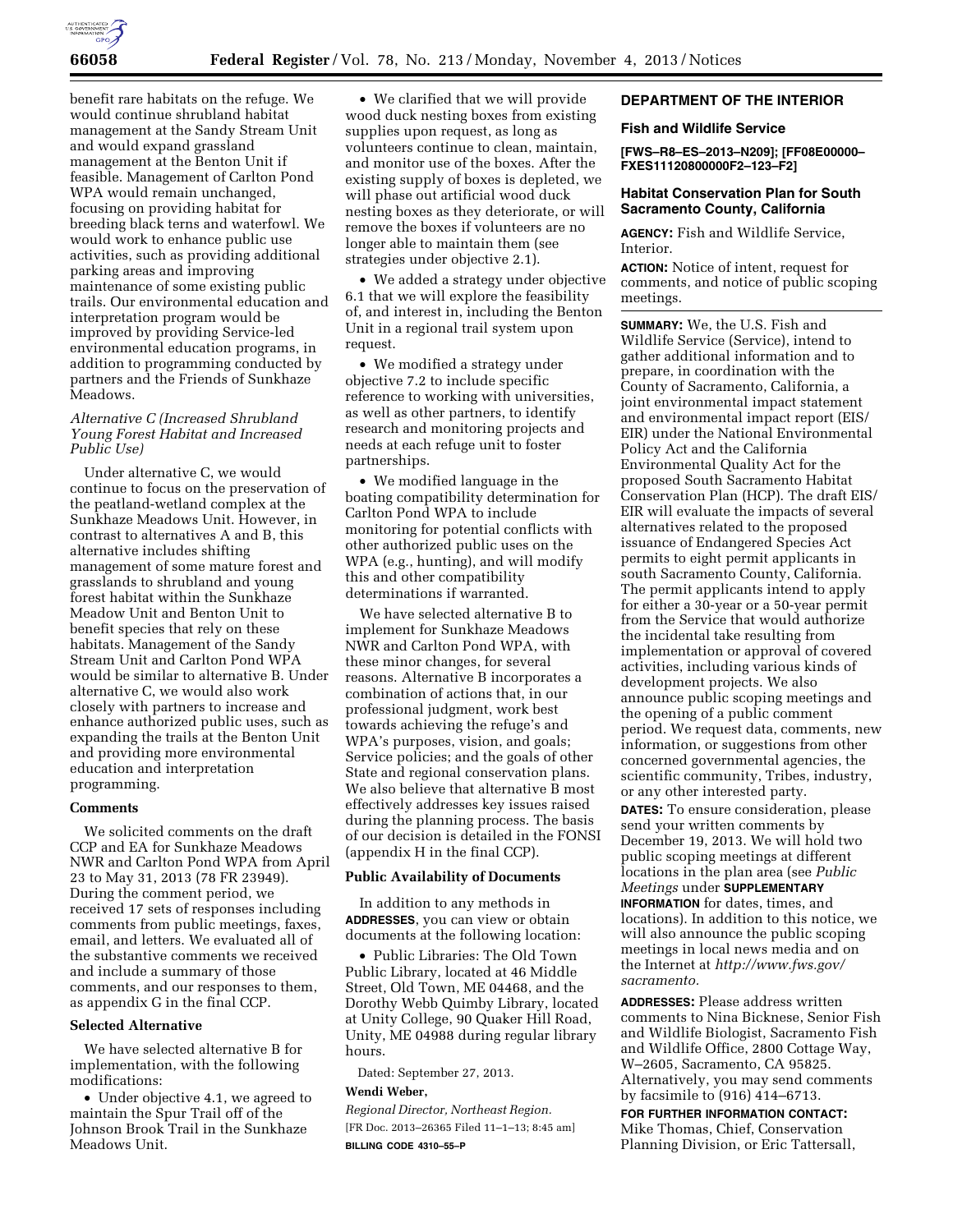Deputy Assistant Field Supervisor, at the address shown above (see **ADDRESSES**) or at (916) 414–6600 (telephone). If you use a telecommunications device for the deaf, please call the Federal Information Relay Service at (800) 877–8339.

**SUPPLEMENTARY INFORMATION:** We intend to gather additional information and to prepare, in coordination with the County of Sacramento, California, a joint environmental impact statement and environmental impact report (EIS/ EIR) under the National Environmental Policy Act and the California Environmental Quality Act for the proposed South Sacramento Habitat Conservation Plan (HCP). This notice revises information on the proposed HCP previously published on June 10, 2008 (73 FR 32729). The draft EIS/ EIR will evaluate the impacts of several alternatives related to the proposed issuance of Endangered Species Act permits to eight permit applicants (the County of Sacramento, City of Elk Grove, City of Rancho Cordova, City of Galt, the Capital Southeast Connector Joint Powers Authority, the Sacramento Regional County Sanitation District, the Sacramento County Water Agency, and a South Sacramento Habitat Conservation Plan Joint Powers Authority) for activities they would conduct or approve within a proposed 374,000-acre plan area located in south Sacramento County, California.

The permit applicants intend to apply for either a 30-year or a 50-year permit from the Service that would authorize the incidental take of 22 animal species. Incidental take would result from implementation or approval of covered activities, including private development projects, transportation facilities, surface and groundwater delivery facilities, water treatment facilities, solid waste sanitation facilities, public facilities, recreation facilities, energy utility facilities, aggregate mining activities, and future preserve land-management activities. We also announce public scoping meetings and the opening of a public comment period. We request data, comments, new information, or suggestions from other concerned governmental agencies, the scientific community, Tribes, industry, or any other interested party.

We publish this notice in accordance with the National Environmental Policy Act of 1969, as amended (42 U.S.C. 4321 *et seq.;* NEPA), and its implementing regulations in the Code of Federal Regulations (CFR) at 40 CFR 1500–1508, as well as in compliance with section 10(c) of the Endangered Species Act (16

U.S.C. 1531 *et seq.;* Act), and in compliance with the California Environmental Quality Act (CEQA). We intend to prepare a joint draft EIS/ EIR to evaluate the impacts of several alternatives related to the potential issuance of an incidental take permit (ITP) to the permit applicants, as well as impacts of the implementation of the supporting proposed habitat conservation plan (HCP).

The permit applicants propose to prepare the South Sacramento Habitat Conservation Plan as part of their application for an ITP under section 10(a)(1)(B) of the Act. The proposed HCP will include measures necessary to minimize and mitigate the impacts, to the maximum extent practicable, of potential proposed taking of federally listed species to be covered by the ITP, and the habitats upon which they depend. The covered activities and projects proposed by the HCP would disturb a maximum total of 42,243 acres within the plan area and would include the construction of residential and commercial development projects, improvements to existing transportation facilities, new transportation facilities (including the proposed Capital Southeast Connector highway), new surface water and groundwater delivery facilities, water treatment facilities, solid waste sanitation facilities, public facilities (including fire stations, police stations, hospitals, schools, community centers, cemeteries, and administration centers), indoor and outdoor recreation facilities, energy utility facilities, aggregate mining activities, and future habitat-management activities.

The plan area, the area in which all impacts would be evaluated and all conservation actions will be implemented, is approximately 374,000 acres within unincorporated south Sacramento County and within the cities of Rancho Cordova, Elk Grove, and Galt. The approximate geographical boundary of the plan area would be the area bound by U.S. Highway 50 in the north, the San Joaquin County line to the south, the Sacramento River levee and County Road J11 to the west, and the Sacramento County line with El Dorado and Amador counties to the east. The 374,000-acre plan area would include a 123,000-acre urban development area (UDA) where most ground-disturbing development, infrastructure activities, and projects would occur. The UDA corresponds to land within the County's urban services boundary (USB); and to land within the city limits of Rancho Cordova, Elk Grove, and Galt; land within Elk Grove's proposed sphere of influence; and land

within Galt's adopted sphere of influence.

Almost all ground disturbance and incidental take of federally listed endangered and threatened species would occur on approximately 40,000 acres within the UDA. A limited amount of infrastructure development, such as planned road widening projects and recycled water conveyance pipelines, would disturb or remove approximately 2,443 acres of native and naturalized landcovers outside the UDA. In addition, the HCP would include an aquatic resource program that would avoid, minimize, or fully mitigate potential covered activity impacts to existing aquatic resources within the plan area, and would facilitate the U.S. Army Corps of Engineers' development of a process for permit applicant compliance with the Clean Water Act (33 U.S.C. 1251 *et seq.*). The permit applicants also propose to permanently preserve or restore approximately 8,950 acres of the UDA and preserve approximately 40,980 acres outside the UDA, following criteria that would expand the size of existing preserves and create linkages and corridors between existing preserves. In total, the HCP proposes to permanently preserve or restore 49,930 acres of native and naturalized landcovers within the plan area boundary. When combined with the existing preserve lands, the HCP would result in a large and interconnected 113,623-acre habitat reserve system within the 374,000-acre plan area.

### **Background Information**

Section 9 of the Act and Federal regulations prohibit the taking of fish and wildlife species listed as endangered or threatened under section 4 of the Act. Take of federally listed fish or wildlife is defined under the Act as to harass, harm, pursue, hunt, shoot, wound, kill, trap, capture, or collect listed species, or attempt to engage in such conduct. The term ''harass'' is defined in the regulations as to carry out actions that create the likelihood of injury to listed species to such an extent as to significantly disrupt normal behavioral patterns, which include, but are not limited to, breeding, feeding, or sheltering (50 CFR 17.3). The term ''harm'' is defined in the regulations as significant habitat modification or degradation that results in death or injury of listed species by significantly impairing essential behavioral patterns, including breeding, feeding, or sheltering (50 CFR 17.3).

However, under specified circumstances, the Service may issue permits that allow the take of federally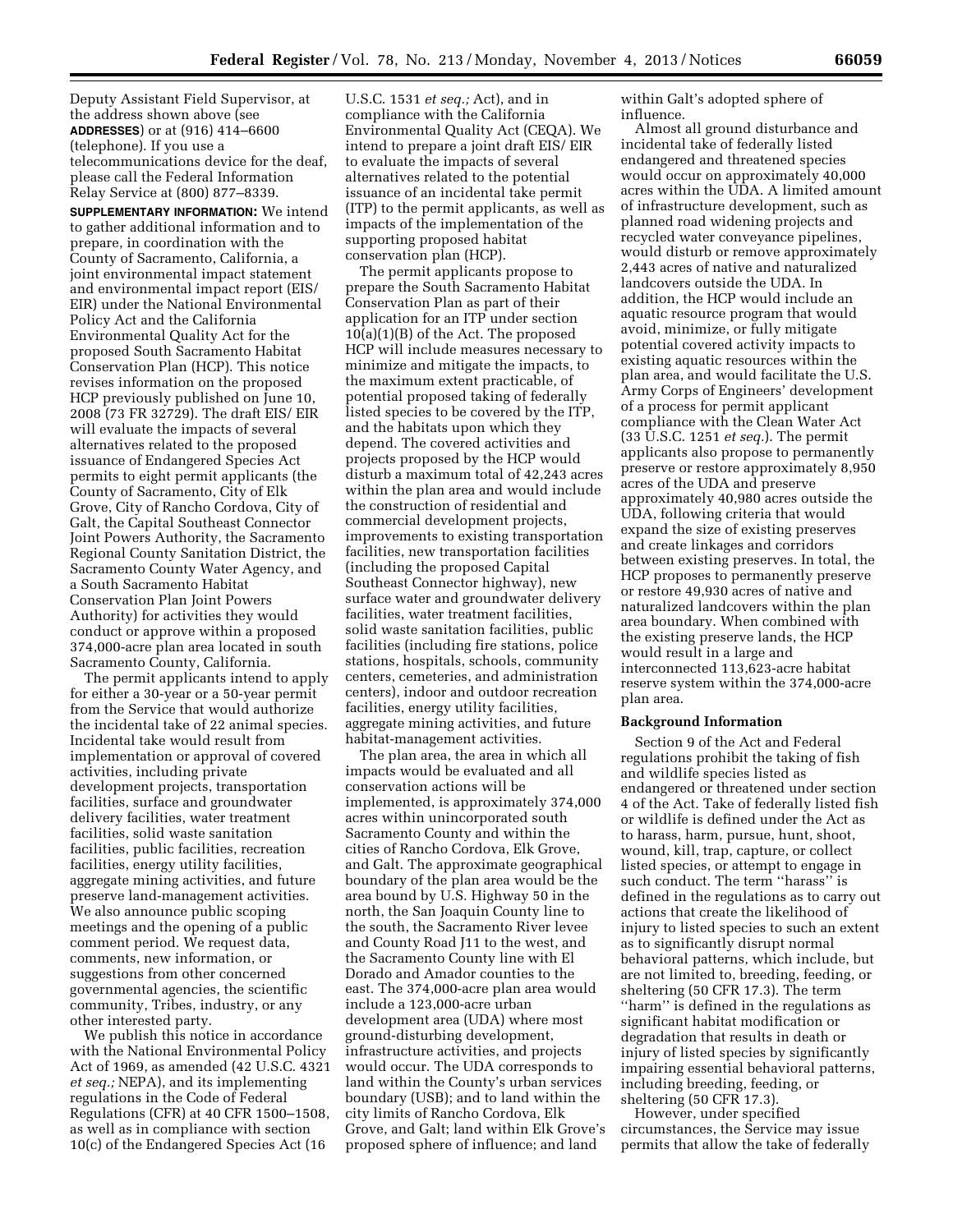listed species, provided that the take is incidental to, but not the purpose of, an otherwise lawful activity. Regulations governing permits for endangered and threatened species can be found at 50 CFR 17.22 and 17.32, respectively. Section 10(a)(1)(B) of the Act contains provisions for issuing such incidental take permits to non-Federal entities for the take of endangered and threatened species, provided the following criteria are met:

1. The taking will be incidental;

2. The applicants will, to the maximum extent practicable, minimize and mitigate the impact of such taking;

3. The applicants will develop a proposed HCP and ensure that adequate funding for the HCP will be provided;

4. The taking will not appreciably reduce the likelihood of the survival and recovery of the species in the wild; and

5. The applicants will carry out any other measures that the Service may require as being necessary or appropriate for the purposes of the HCP.

Thus, the purpose of issuing ITPs is to allow the permit applicants, under their respective authorities, to authorize new development and infrastructure, while conserving covered species and their habitats. Implementation of a regional habitat conservation plan, rather than a species-by-species or project-by-project approach, would enhance benefits of conservation measures for covered species and would eliminate expensive and timeconsuming efforts associated with processing individual ITPs for each project within the applicants' proposed plan area. The Service expects that the permit applicants will request ITP coverage for a period of 30 to 50 years.

## **Alternatives in the Draft Environmental Impact Statement**

The proposed action alternative presented in the draft EIS/EIR will be compared to a no-action alternative. The no-action alternative represents estimated future conditions to which the proposed action's estimated conditions can be compared. Other action alternatives considered, including their potential impacts, will also be addressed in the draft EIS/ EIR and compared to a no-action condition.

### *No-Action Alternative*

Because the proposed covered activities would provide needed regional infrastructure and economic development, these types of activities would occur within the plan area regardless of whether a 10(a)(1)(B) ITP is requested or issued. Although future activities would be similar to the

covered activities proposed by the HCP, not all activities would necessitate an incidental take permit or consultation with the Service. Under the no action alternative, the permit applicants could implement a covered activity that fully avoids impacts to protected species and their habitats. Where potential impacts to federally protected species could not be avoided, the permit applicants could minimize and mitigate their impacts through individual formal or informal consultations with the Service. When applicable, the permit applicants would potentially seek individual section 10(a)(1)(B) ITPs on a project-by-project basis. Under the no-action alternative, the permit applicants may also satisfy the requirement of the Clean Water Act's sections 404 and 401, the California Fish and Game code section 1600, and the Porter-Cologne Act, and other applicable law, on a project-byproject basis. Thus, under the no-action alternative, various permit applicants would likely need to develop and file numerous separate permit applications over the 30-to-50-year project period. This activity-by-activity approach could be more time consuming and less efficient and could result in smaller and fragmented mitigation areas.

#### *Proposed Action Alternative*

The proposed action alternative is the issuance of an ITP for the take of covered species, caused by covered activities within the proposed plan area, for a period of 30 to 50 years. The proposed action HCP, developed and implemented by the permit applicants, must meet the requirements of section  $10(a)(2)(A)$  of the Act by providing measures to minimize and mitigate the effects of the potential incidental take of covered species to the maximum extent practicable. The proposed HCP allows for a comprehensive mitigation approach for unavoidable impacts, and reduces permit processing times and efforts for the permit applicants and the Service.

Covered activities under the proposed HCP are otherwise lawful activities that applicants carry out consistent with all HCP requirements, including, but not limited to:

1. Construction of private development projects within the UDA (e.g., single- and multi-family homes, residential subdivisions, commercial or industrial projects, offices, and park infrastructure);

2. Installation and/or maintenance of utility infrastructure within the UDA (e.g., transmission or distribution lines and facilities related to electric, telecommunication, natural gas, and other types of energy utilities);

3. Installation and/or maintenance of surface and groundwater delivery facilities within the UDA;

4. Construction, maintenance, and/or improvement of water treatment facilities within the UDA;

5. Construction, maintenance, and/or improvement of solid waste sanitation facilities within the UDA;

6. Construction, use, and maintenance of public facilities (e.g., fire stations, police stations, schools, hospitals, community centers, cemeteries, and administration centers) within the UDA;

7. Construction, use, or maintenance of other public infrastructure, including indoor and outdoor recreation facilities, within the UDA;

8. Excavation, use, maintenance, and/ or expansion of quarries, gravel mining, or other aggregate mining activities within the UDA;

9. Construction, maintenance, and/or improvement of new roads, bridges, and other transportation infrastructure facilities outside the UDA and within the UDA, including the proposed Southeast Connector highway;

10. Construction, maintenance, and/or improvement of recycled water conveyance pipelines and outside the UDA and within the UDA; and

11. Maintenance and land management activities on conservation lands outside the UDA and within the UDA.

We anticipate that the following 30 species of plants and animals, including seven federally listed threatened (T) or endangered (E) species, will be included as covered species in the permit applicants' proposed HCP:

Mid-valley fairy shrimp *(Branchinecta mesovallensis)* 

Ricksecker's water scavenger beetle *(Hydrochara rickseckeri)* 

- Valley elderberry longhorn beetle *(Desmocerus californicus dimorphus)* (T)
- Vernal pool fairy shrimp *(Branchinecta lynchi)* (E)

Vernal pool tadpole shrimp *(Lepidurus packardi)* (E)

- California tiger salamander, central California distinct population segment (*Ambystoma californiense)* (T)
- Western spadefoot toad *(Scaphiopus hammondii)*

Giant garter snake *(Thamnophis gigas)* (T)

Western pond turtle *(Actinemys marmorata marmorata* and *A. m. pallida)* (two subspecies)

American badger *(Taxidea taxus)* 

Pallid bat *(Antrozous pallidus)* 

Western red bat *(Lasiurus blossevillii)* 

Yuma myotis bat *(Myotis yumanensis)* 

White-tailed kite *(Elanus leucurus)*  Cooper's hawk *(Accipiter cooperii)* 

Ferruginous hawk *(Buteo regalis)* 

Greater sandhill crane *(Grus canadensis tabida)* 

Loggerhead shrike *(Lanius ludovicianus)*